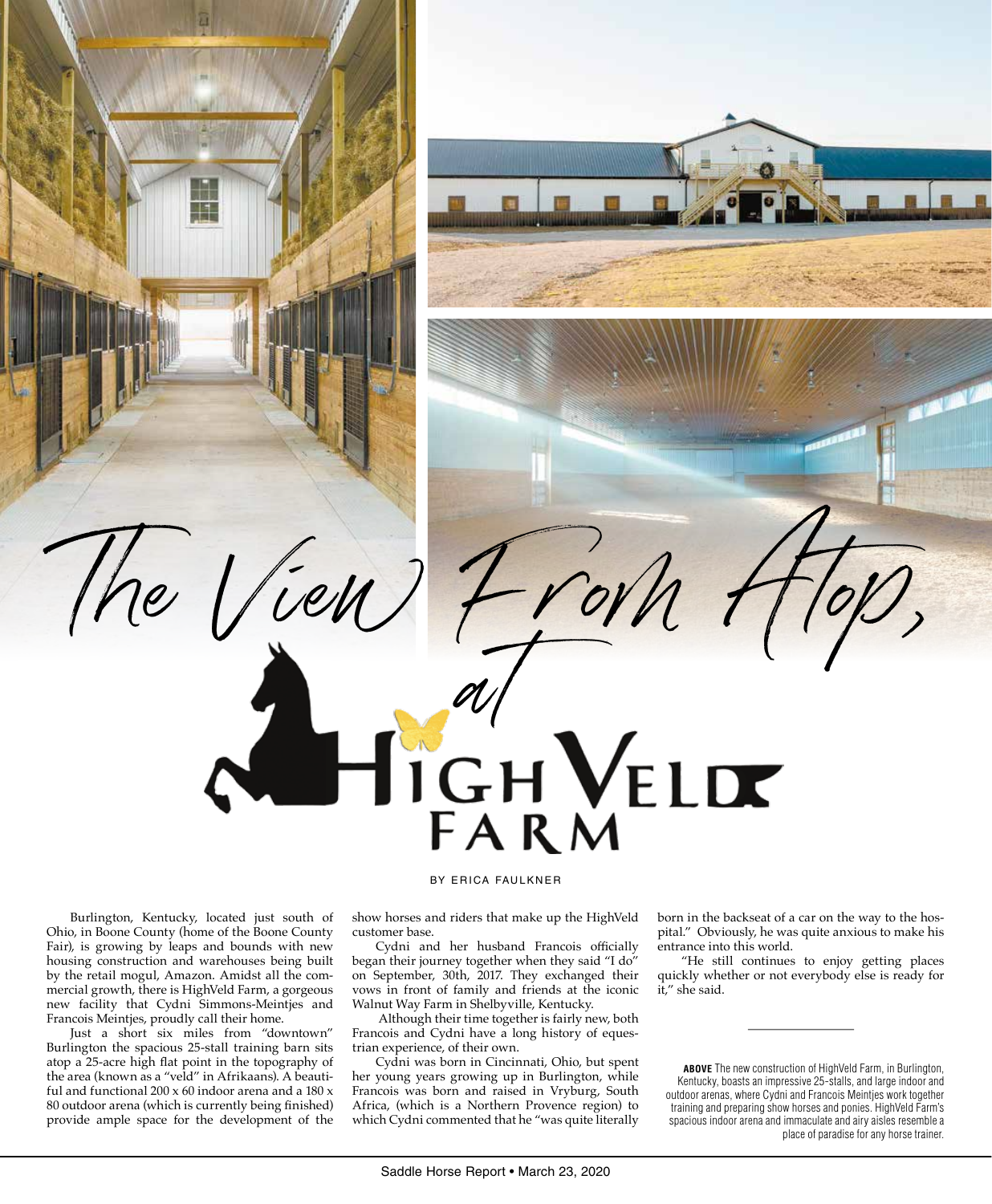## **HIGHVELD FARM**





Jeff is often on hand at the shows to lend a helping hand when needed. Here he put the final touches on customer Nina Izquierdo's tie before one of her rides.

Cathie Simmons looked on as Cydni shared a moment with her prized CH Sammyshine who made a guest appearance at her wedding.

Francois made the trip to the United States from South Africa, around 2011, to follow his dream of becoming a farrier. His first horse shoeing jobs came when he worked with Suriada Loepshur in South Africa; he was just 17 years of age at the time. When he came to the United States he apprenticed with the world-class Bud Willimon. It was also during these years that he and Cydni began their courtship.

"Originally he traveled back and forth between the two countries, spending his summers here and winters in South Africa," said Cydni. It was 2016 when Francois made his home here in the United **States** 

Cydni's childhood years was filled with all things horses, thanks to her family's involvement with them.

"My Grandma and Grandpa (Virginia and Ray) had a very nice combination horse named, Vanity Herself. Uncle Scott would do most of the showing, and my father (Jeff) would ride at home as he says 'in a full bridle, with a western saddle, down the road to the neighbor's house.' Mom (Cathie) had always wanted to be around horses growing up, but finally was able to get involved with horses and riding when she married my father. If I remember correctly, her first riding lesson was an anniversary gift."

 Cathie and Jeff both showed show horses throughout the past years. Cathie was successful with horses such as Picabo Street, CH-EQ All About Charm, Ms. Sophie Tucker, Catch The Moon, Captain Kangaroo, and her beloved CH Cheetah's Admiral whom she showed in the country pleasure division. Jeff also showed Captain Kangaroo, CH-EQ All About Charm, Catch The Moon, alongside his wife, as well as campaigned Aluminum Johnny and Handsome Heir.

Cydni grew up with a love for horses just as her parents did. So, becoming a horse trainer was just about the only thing she saw as her career choice. She rode her first horse at the age of 11 months and showed in a lead line class at 18 months. Her first riding lessons were with Stephanie England-Gray at Little Britain Stables, and from there she went on IT **PRACTICALLY** TOOK AN

act of Congress or God TO GET HER **OFF THE HORSE**.

She hag been riding<br>ever gince.



South Africa with his trusty partner, Abudan.

to ride with Cape Cod Farm, and finally to DeVore Stables.

"It practically took an act of Congress or God to get her off the horse. She has been riding ever since," her late mother Cathie said in an earlier Saddle Horse Report interview.

"The horse bug was inevitable as a child, and training horses was the only thing I could imagine myself doing, but it was always discouraged by those who knew how tough of a lifestyle it can be," said Cydni. "Some part of me wanted to prove to myself and others that I can be successful as a trainer and instructor. Luckily, I have had nothing but support from my family and mentors, and found a husband and a partner who is just crazy enough to do this with me."

It is no surprise that her husband supports her passion, as it's the same as his. His parents, Andre' and Ansie Meintjes, supported his love for horses and he grew up riding and competing in endurance events with his gray Arabian, Abudan.

From the time they got together, it was evident that Cydni and Francois would end up with their own facility. Although a special pony may also have played a big role in Cydni's career choice. That pony was the many times world's champion, CH Sammyshine.

"He may just have been the reason that I did all of this," she said. "It is thanks to Grandma that my whole family got into the Saddle Horse business, but when it comes to horses, the credit goes to Sammy."

The partnership of Cydni and the exceptional five-gaited pony CH Sammyshine is one that many remember. Their time together, both in and out of the show ring, largely sculpted who Cydni is today as a trainer and as a person.

CH Sammyshine was born CF Chief's Kentucky Colonel at Caughman Farms in Eastover, South Carolina on June 22, 1990. He was purchased as a yearling by Anne Neil and Sam Stafford, and was shown by Anne's niece, Key Everhart. A year later it was Toni Knight who had the opportunity to show him, winning his first five-gaited pony champi-Francois grew up around horses, competing in endurance events in Francois and Tunismus Hist Hive-garied ponty Champi-<br>South Africa with his trusty partner. Abudan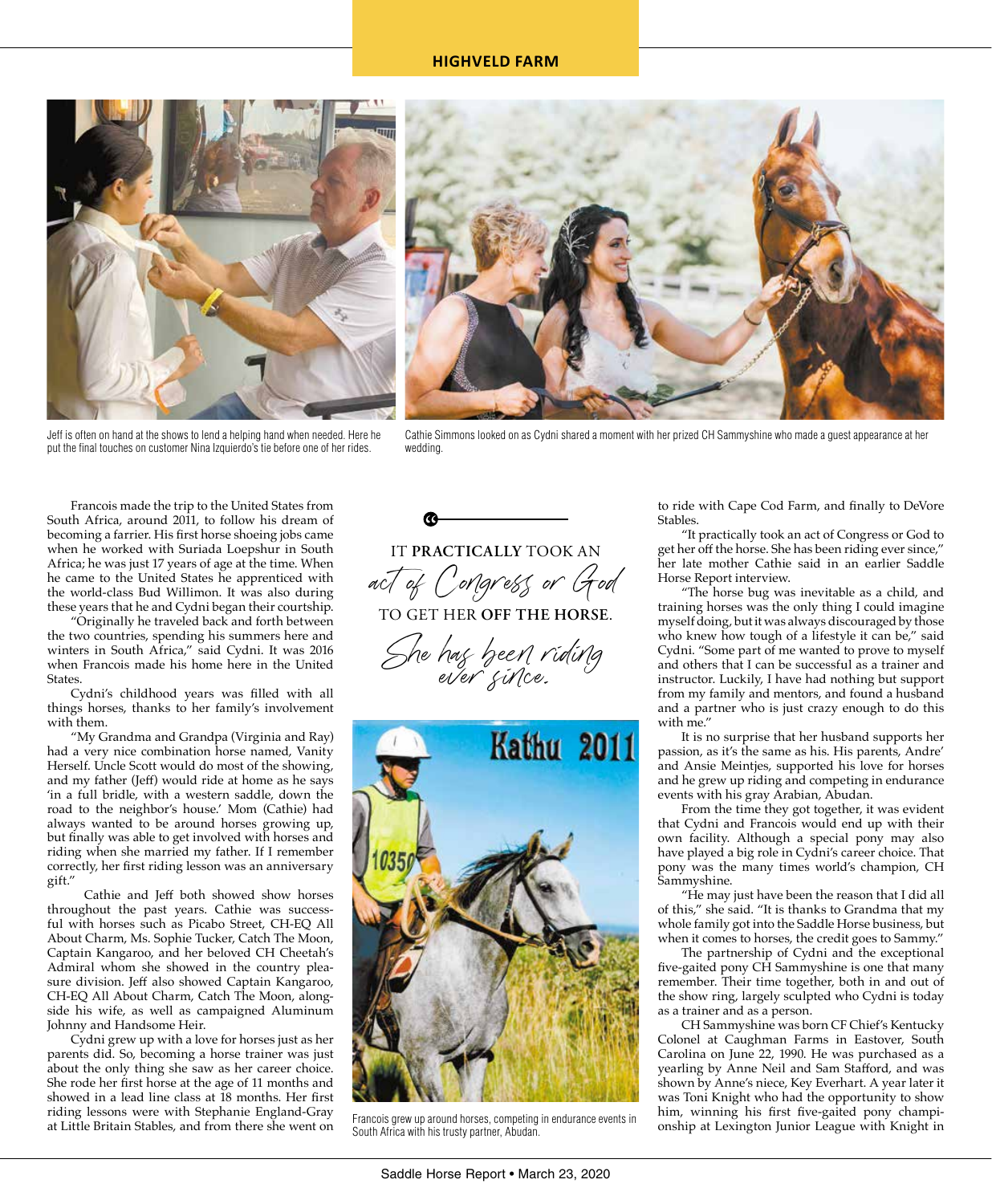the irons. From there he went on to win for Laura Cooper, and in 1999 he became Cydni's.

Cydni had already experienced show ring success in her young years with the late CH The Mustang Sally showing both in equitation and in the three-gaited division. It was time for her to step up, and the speed and thrill of the five-gaited division had sparked the young rider's interest. Her parents searched for the best of the best to pair with their daughter, and in doing so, found the sporty CH Sammyshine, who was owned by Midge Hunt at the time.

Their first year together was the year 2000, and they did well, improving with each ride. However, it was at the end of the year that this pair really hit their stride when they left Freedom Hall with what would be Cydni's first, and Sammy's third, Five-Gaited Pony World's Championship win. Cydni was just 10 years of age at the time.

Together, Cydni and Sammy won all over the country, including shows such as Bonnie Blue, Dayton, Rock Creek, Asheville Lions, Saint Louis, and of course, Lexington Junior League, Louisville, and Kansas City. Together, they took home a total of eight world's championship titles.

However, it's not just the blue ribbons that hang on the walls that tells the story of these two. This team grew up together, both physically and mentally. Cydni matured from the chubby young pigtailed girl, to the elegant and studious black-haired woman she is today, while Sammy grew up to be a true peacock of the show ring, with flair and attitude, gameness and spirit. The two of them were, and always will be, the perfect complement to one another.

"Sammy is the reason I am doing this (training horses)," said Cydni. "He gave me confidence, the confidence I needed to be successful in this industry."

Today, Sammy is still a part of the Simmons's family, making his home in Jeff's backyard alongside his full-sister Atlantis Chief, When Heiry Met Sally (out of CH The Mustang Sally), and Junebug, Cathie's little black mini that Cydni said, "rules them all, let's be honest."

"He still thinks he is a stud," Cydni said with a laugh.

He even played a part in Cydni and Francois wedding, where he made a guest appearance, entertaining the guests and posing for the camera.

Today, Cydni is passing on all she learned from Sammy, and her other horses, to her students at HighVeld. Her talent comes from her experience in the show ring, but also from her time working under the watchful eyes of other trainers.

"The first person I worked for was Martin Teater while a sophomore in college. I was always close to Sarah (Crane) Teater. Martin introduced me to the colt breaking process and really allowed me an opportunity to gain some vital experience with young stock, as well as giving me the honor of being the groom for Promise Keeper. Some of my best memories there were the times I got to sit in the tack room and listen to Ed Teater's stories."

After suffering an ACL injury, Cydni came back strong and went to work for Nelson Green just before he moved to Blue Willow Farm. Cydni fondly recalls her time with Green.

"We all know how particular Nelson is with his horses' turn-out, whether it was just a normal day's work or for the show ring," she said, pointing out that she carries the same expectations of presentation and care of the horses at her own farm today.

 "He also gave me so many opportunities, like showing David Mount's young Design Star, but he really instilled in me the importance of turning a horse out to a 't'."

After graduating from the University of Kentucky with a Bachelor's of Equine Science, she moved to Louisville and joined the staff at Alliance Stud, where her main focus was developing young stock and helping with the breeding stallions. It was long hard hours, but she said thanks to her experience at Teater's she was prepared for it.

From there, it was on to work as the assistant to Gerhardt Roos.

"While he was leasing stalls at Jo Cornell's, I was lucky enough to spend time working with her as well, learning how she teaches and creates some of the strongest riders in our industry."

Cydni recalls even getting a lesson or two with Cornell and her notorious "box."

 "I loved every minute of it no matter how tough, because she also gave me some of her very valuable knowledge and lesson teaching tools I will always be able to use."

 One of the first years Gerhardt was on his own, Dr. Pugh's Street Legal GRS and Cocked-N-Ready came into the barn.



Cathie Simmons kissed her beloved CH Cheetah's Admiral during the line up at the World's Championship Horse Show. Cathie always had a love for horses, and passed that love to Cydni.



Cydni leaned over the white fence of Freedom Hall, envisioning her future. It would not be long before she was racking down victory lane in Freedom Hall herself, aboard CH Sammyshine.



Grandma Virginia Simmons was an integral part in Cydni growing up around horses. Her smile was ear to ear the day she watched her granddaughter get married. (pictured: Francois,

Grandma Virginia, and Cydni)